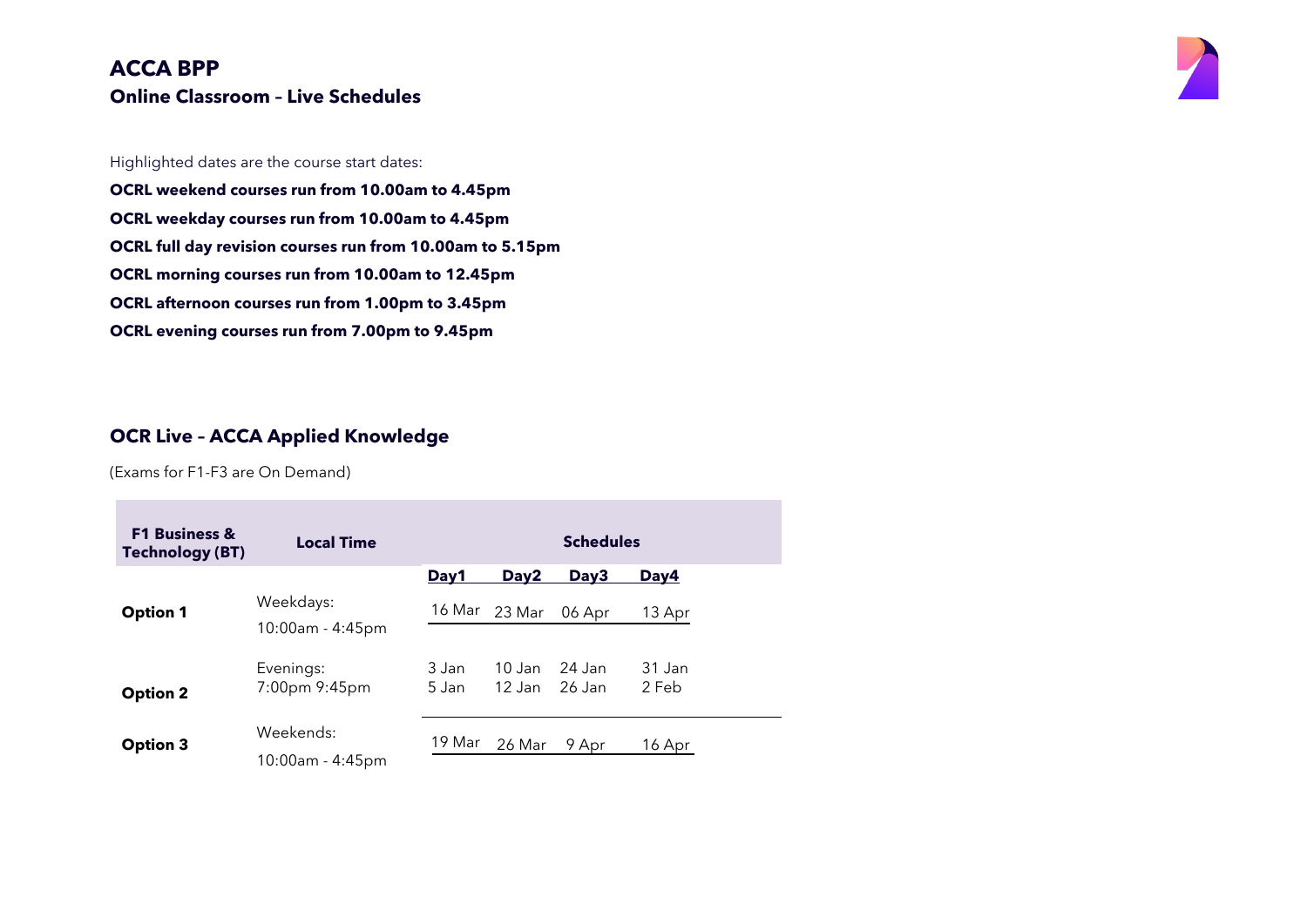

| <b>F2 MANAGEMENT ACCOUNTING</b><br>(MA) | <b>LOCAL TIME</b>        | <b>SCHEDULES</b> |                  |                  |                     |                  |
|-----------------------------------------|--------------------------|------------------|------------------|------------------|---------------------|------------------|
|                                         |                          | Day 1            | Day 2            | Day 3            | Day 4               | Day 5            |
| <b>OPTION 1</b>                         | Weekdays: 10:00am-4:45pm | 10 Jan           | 17 Jan           | 31 Jan           | 07 Feb              | 14 Feb           |
|                                         |                          | 17 Mar           | 24 Mar           | 07 Apr           | 14 Apr              | 21 Apr           |
| <b>OPTION 2</b>                         | Weekends: 10:00am-4:45pm | 19 Mar           | 26 Mar           | 09 Apr           | 16 Apr              | 23 Apr           |
| <b>OPTION 3</b>                         | Evenings: 7:00pm-9:45pm  | 11 Jan<br>13 Jan | 18 Jan<br>20 Jan | 01 Feb<br>03 Feb | 08 Feb<br>$10$ Feb. | 15 Feb<br>17 Feb |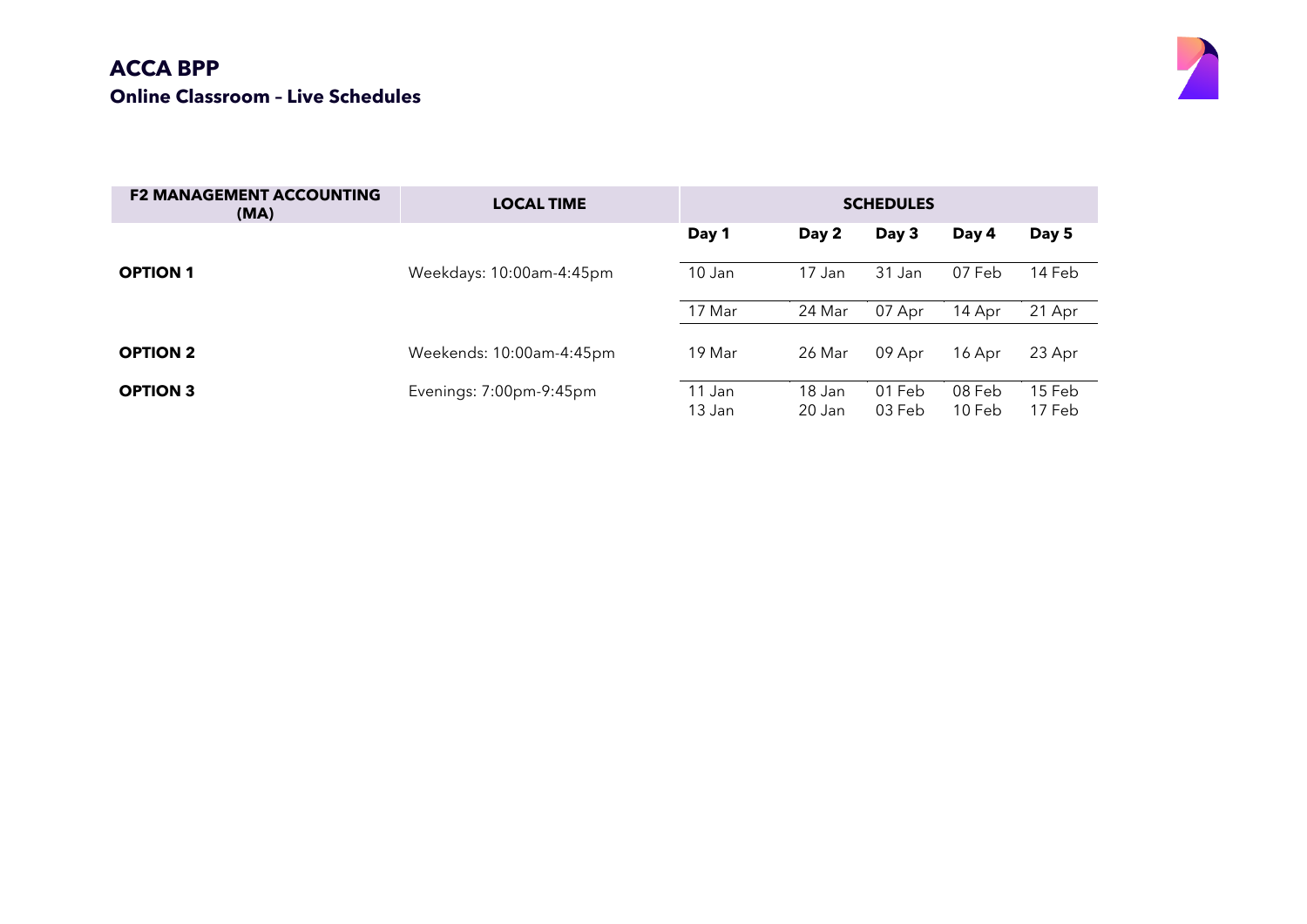

| <b>F3 FINANCIAL ACCOUNTING</b><br>(FA) | <b>LOCAL TIME</b>          |        | <b>SCHEDULES</b> |        |        |        |        |
|----------------------------------------|----------------------------|--------|------------------|--------|--------|--------|--------|
|                                        |                            | Day 1  | Day 2            | Day 3  | Day 4  | Day 5  | Day 6  |
| <b>OPTION 1</b>                        | Weekdays: 10:00am-4:45pm   | 07 Jan | 14 Jan           | 21 Jan | 04 Feb | 11 Feb | 18 Feb |
| <b>OPTION 2</b>                        | Evenings:<br>7:00pm-9:45pm | 07 Mar | 14 Mar           | 21 Mar | 04 Apr | 11 Apr | 18 Apr |
|                                        |                            | 09 Mar | 16 Mar           | 23 Mar | 06 Apr | 13 Apr | 20 Apr |
| <b>OPTION 3</b>                        | Weekends: 10:00am-4:45pm   | 08 Jan | 15 Jan           | 22 Jan | 05 Feb | 12 Feb | 19 Feb |
|                                        |                            |        |                  |        |        |        |        |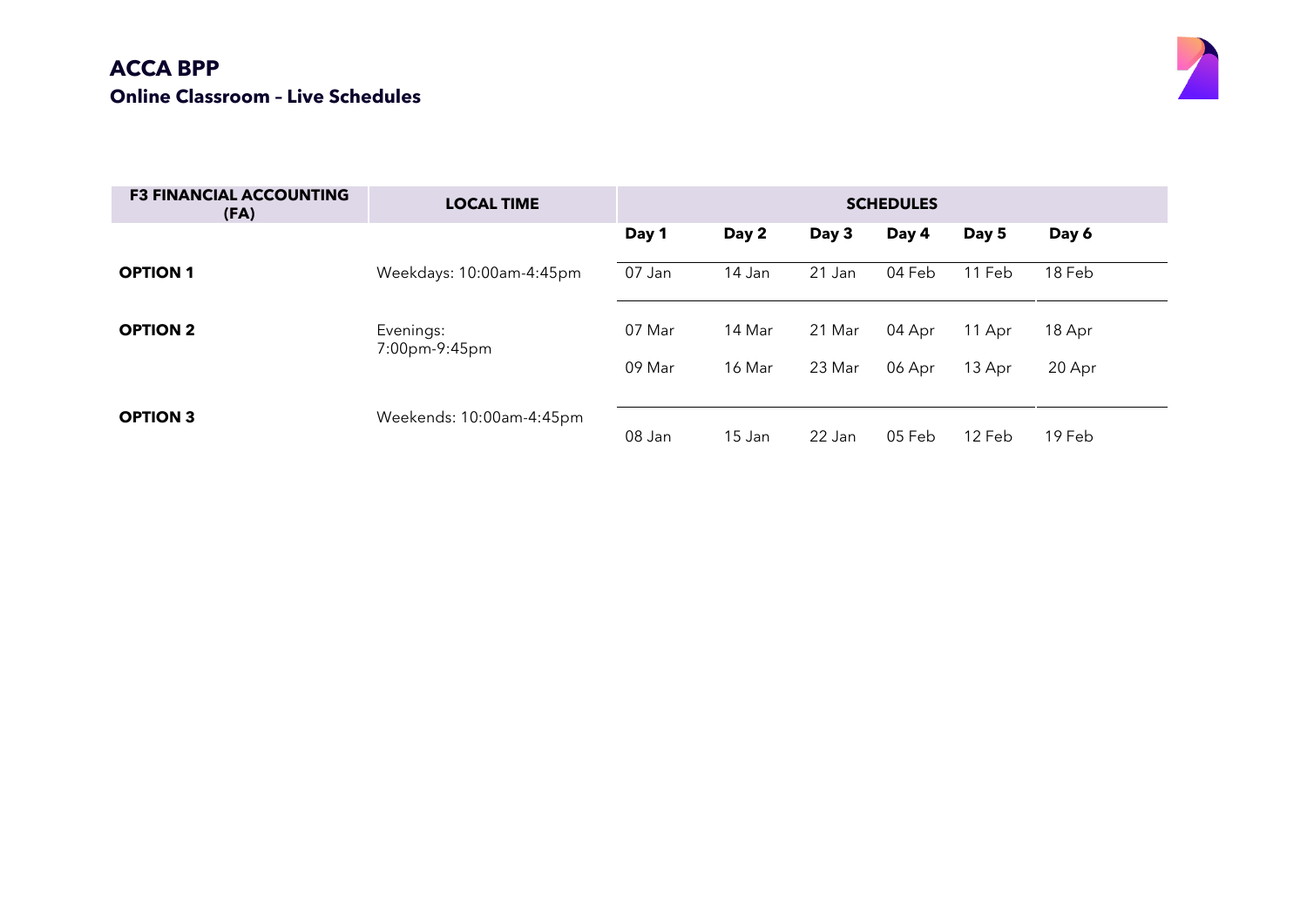

# **OCR Live – ACCA Applied Skills**

| <b>F5 Performance Management</b> | <b>Local Time</b>     |        | <b>Schedules</b> |        |        |  |  |
|----------------------------------|-----------------------|--------|------------------|--------|--------|--|--|
| (PM)                             |                       | Day1   | Day <sub>2</sub> | Day3   | Day4   |  |  |
|                                  | <b>Taught Phase</b>   |        |                  |        |        |  |  |
| Option 1                         | Weekdays:             | 10 Jan | 17 Jan           | 24 Jan | 31 Jan |  |  |
|                                  | 10:00am - 4:45pm      |        |                  |        |        |  |  |
| Option 2                         | Weekdays:             | 03 Feb | 04 Feb           | 10 Feb | 11 Feb |  |  |
|                                  | 10:00am - 4:45pm      |        |                  |        |        |  |  |
| Option 3                         | Weekends:             | 15 Jan | 22 Jan           | 29 Jan | 05 Feb |  |  |
|                                  | 10:00am - 4:45pm      |        |                  |        |        |  |  |
| Option 4                         | Weekends:             | 29 Jan | 30 Jan           | 05 Feb | 12 Feb |  |  |
|                                  | 10:00am - 4:45pm      |        |                  |        |        |  |  |
| Option 5                         | Evenings              | 11 Jan | 18 Jan           | 25 Jan | 01 Feb |  |  |
|                                  | 7:00pm to 9:45pm      | 13 Jan | 20 Jan           | 27 Jan | 03 Feb |  |  |
| Option 6                         | Evenings & Saturday*  | 24 Jan | 31 Jan           | 05 Feb | 07 Feb |  |  |
|                                  | 7:00pm to 9:45pm      | 26 Jan | 02 Feb           | 05 Feb | 09 Feb |  |  |
|                                  | <b>Revision Phase</b> |        |                  |        |        |  |  |
| Option 1                         | Weekdays:             | 17 Feb | 18 Feb           | 21 Feb |        |  |  |
|                                  | 10:00am - 4:45pm      |        |                  |        |        |  |  |
| Option 2                         | Weekends:             | 19 Feb | 26 Feb           |        |        |  |  |
|                                  | 10:00am - 4:45pm      |        |                  |        |        |  |  |
| Option 3                         | Afternoons:           | 14 Feb | 21 Feb           |        |        |  |  |
|                                  | 2:00pm - 4:45pm       | 16 Feb | 23 Feb           |        |        |  |  |
| Option 4                         | Evenings:             | 09 Feb | 21 Feb           |        |        |  |  |
|                                  | 7:00pm to 9:45pm      | 16 Feb | 23 Feb           |        |        |  |  |
| Option 5                         | Evenings:             | 14 Feb | 21 Feb           |        |        |  |  |
|                                  | 7:00pm to 9:45pm      | 16 Feb | 23 Feb           |        |        |  |  |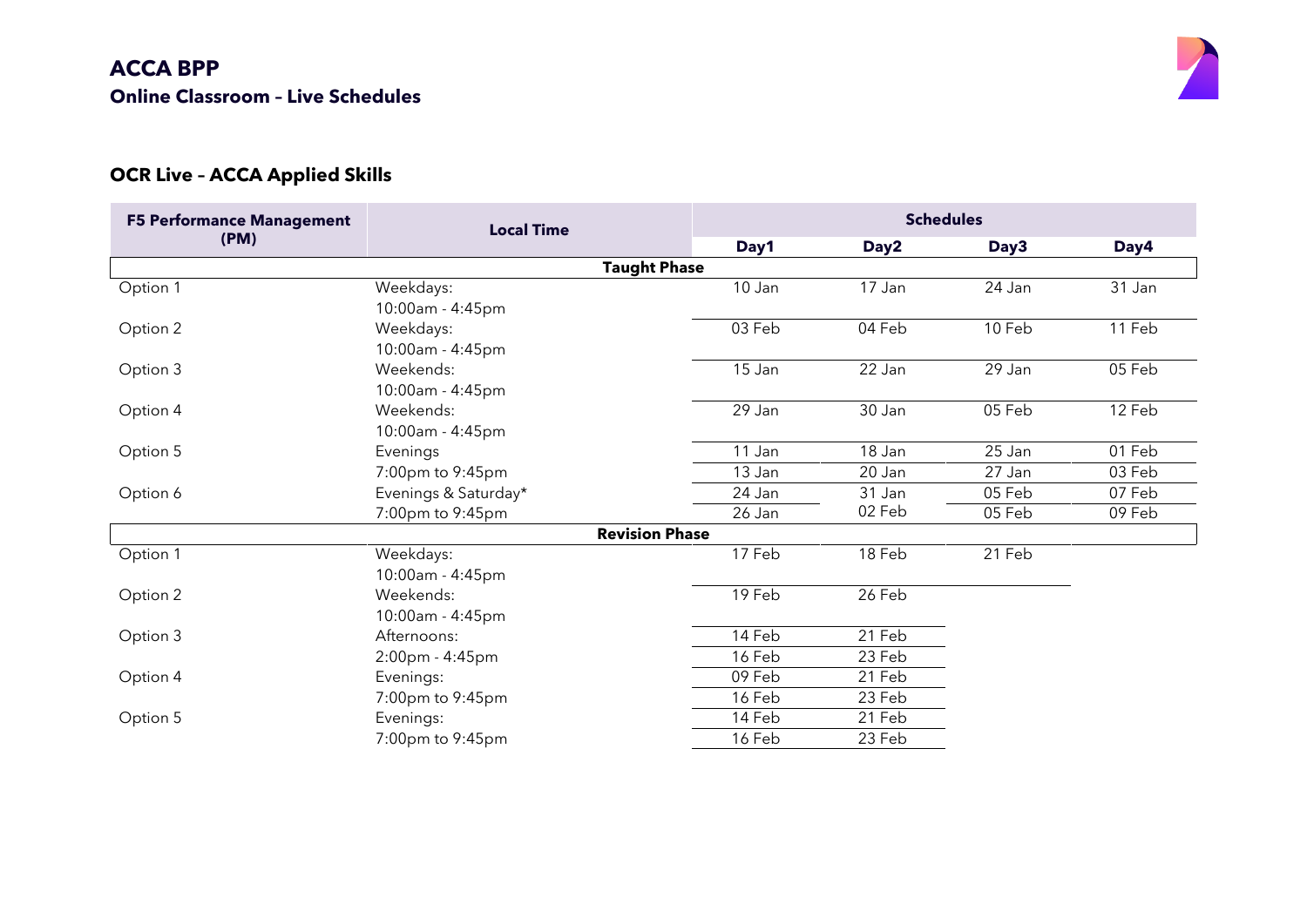### **Online Classroom – Live Schedules**



| <b>F7 Financial Reporting</b> | <b>Local Time</b>    |                     |                  |        | <b>Schedules</b> |                  |  |
|-------------------------------|----------------------|---------------------|------------------|--------|------------------|------------------|--|
| (FR)                          |                      | Day1                | Day <sub>2</sub> | Day3   | Day4             | Day <sub>5</sub> |  |
|                               |                      | <b>Taught Phase</b> |                  |        |                  |                  |  |
| <b>Option 1</b>               | Weekdays:            | 11 Jan              | 12 Jan           | 19 Jan | 26 Jan           | 02 Feb           |  |
|                               | 10:00am - 4:45pm     |                     |                  |        |                  |                  |  |
| <b>Option 2</b>               | Weekdays:            | 31 Jan              | 01 Feb           | 07 Feb | 08 Feb           | 09 Feb           |  |
|                               | 10:00am - 4:45pm     |                     |                  |        |                  |                  |  |
| <b>Option 3</b>               | Weekends:            | 08 Jan              | 15 Jan           | 22 Jan | 29 Jan           | 05 Feb           |  |
|                               | 10:00am - 4:45pm     |                     |                  |        |                  |                  |  |
| <b>Option 4</b>               | Weekends:            |                     |                  |        |                  |                  |  |
|                               | 10:00am - 4:45pm     | 29 Jan              | 30 Jan           | 05 Feb | 12 Feb           | 13 Feb           |  |
| <b>Option 5</b>               | Evenings             | 08 Jan              | 10 Jan           | 17 Jan | 24 Jan           | 31 Jan           |  |
|                               | 7:00pm to 9:45pm     | 08 Jan              | 12 Jan           | 19 Jan | 26 Jan           | 02 Feb           |  |
| Option 6                      | Evenings & Saturday* | 12 Jan              | 30 Jan           | 01 Feb | 06 Feb           | 08 Feb           |  |
|                               | 7:00pm to 9:45pm     | 27 Jan              | 30 Jan           | 03 Feb | 06 Feb           | 10 Feb           |  |

|                 |                  | <b>Revision Phase</b> |        |        |
|-----------------|------------------|-----------------------|--------|--------|
|                 | Weekdays:        | 23 Feb                | 24 Feb | 25 Feb |
| <b>Option 1</b> | 10:00am - 4:45pm |                       |        |        |
| <b>Option 2</b> | Weekends:        | 19 Feb                | 26 Feb |        |
|                 | 10:00am - 4:45pm |                       |        |        |
| <b>Option 3</b> | Afternoons:      | 15 Feb                | 22 Feb |        |
|                 | 2:00pm - 4:45pm  | 17 Feb                | 24 Feb |        |
| <b>Option 4</b> | Evenings:        | 10 Feb                | 22 Feb |        |
|                 | 7:00pm to 9:45pm | 17 Feb                | 24 Feb |        |
| <b>Option 5</b> | Evenings:        | 15 Feb                | 22 Feb |        |
|                 | 7:00pm to 9:45pm | 17 Feb                | 24 Feb |        |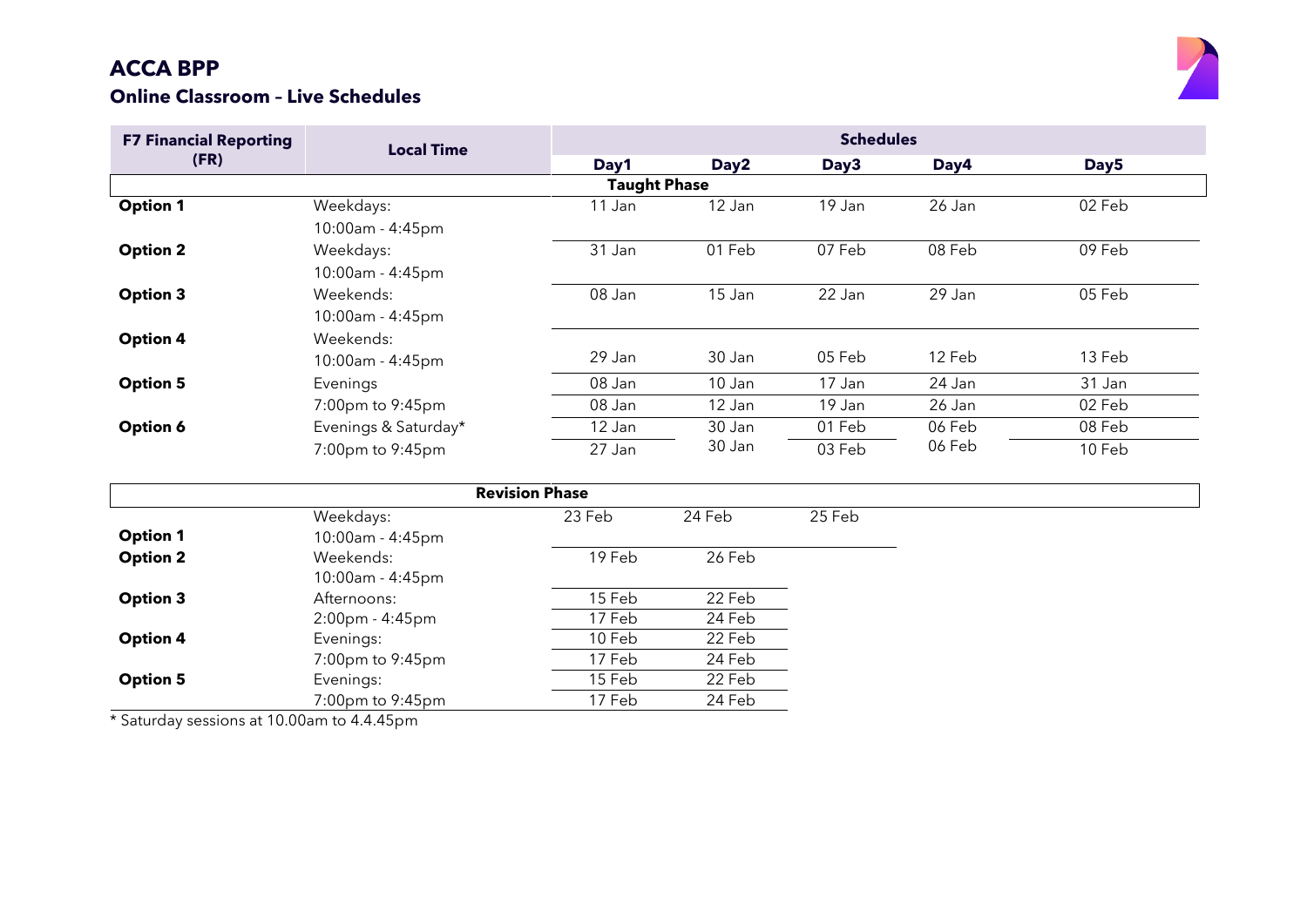

| <b>F8 Auditing &amp; Assurance (AA)</b> | <b>Local Time</b>     | <b>Schedules</b> |                  |        |  |
|-----------------------------------------|-----------------------|------------------|------------------|--------|--|
|                                         |                       | Day1             | Day <sub>2</sub> | Day3   |  |
|                                         | <b>Taught Phase</b>   |                  |                  |        |  |
| Option 1                                | Weekdays:             | 14 Jan           | 21 Jan           | 28 Jan |  |
|                                         | 10:00am - 4:45pm      |                  |                  |        |  |
| Option 2                                | Weekdays:             | 28 Jan           | 03 Feb           | 10 Feb |  |
|                                         | 10:00am - 4:45pm      |                  |                  |        |  |
| Option 3                                | Weekends:             | 15 Jan           | 22 Jan           | 05 Feb |  |
|                                         | 10:00am - 4:45pm      |                  |                  |        |  |
| Option 4                                | Weekends:             | 29 Jan           | 05 Feb           | 12 Feb |  |
|                                         | 10:00am - 4:45pm      |                  |                  |        |  |
| Option 5                                | Evenings              | 11 Jan           | 18 Jan           | 01 Feb |  |
|                                         | 7:00pm to 9:45pm      | 13 Jan           | 20 Jan           | 03 Feb |  |
| Option 6                                | Evenings              | 24 Jan           | 31 Jan           | 07 Feb |  |
|                                         | 7:00pm to 9:45pm      | 26 Jan           | 02 Feb           | 09 Feb |  |
|                                         | <b>Revision Phase</b> |                  |                  |        |  |
| Option 1                                | Weekdays:             | 14 Feb           | 15 Feb           | 16 Feb |  |
|                                         | 10:00am - 4:45pm      |                  |                  |        |  |
| Option 2                                | Weekends:             | 19 Feb           | 26 Feb           |        |  |
|                                         | 10:00am - 4:45pm      |                  |                  |        |  |
| Option 3                                | Afternoons:           | 14 Feb           | 21 Feb           |        |  |
|                                         | 2:00pm - 4:45pm       | 16 Feb           | 23 Feb           |        |  |
| Option 4                                | Evenings:             | 09 Feb           | 21 Feb           |        |  |
|                                         | 7:00pm to 9:45pm      | 16 Feb           | 23 Feb           |        |  |
| Option 5                                | Evenings:             | 14 Feb           | 21 Feb           |        |  |
|                                         | 7:00pm to 9:45pm      | 16 Feb           | 23 Feb           |        |  |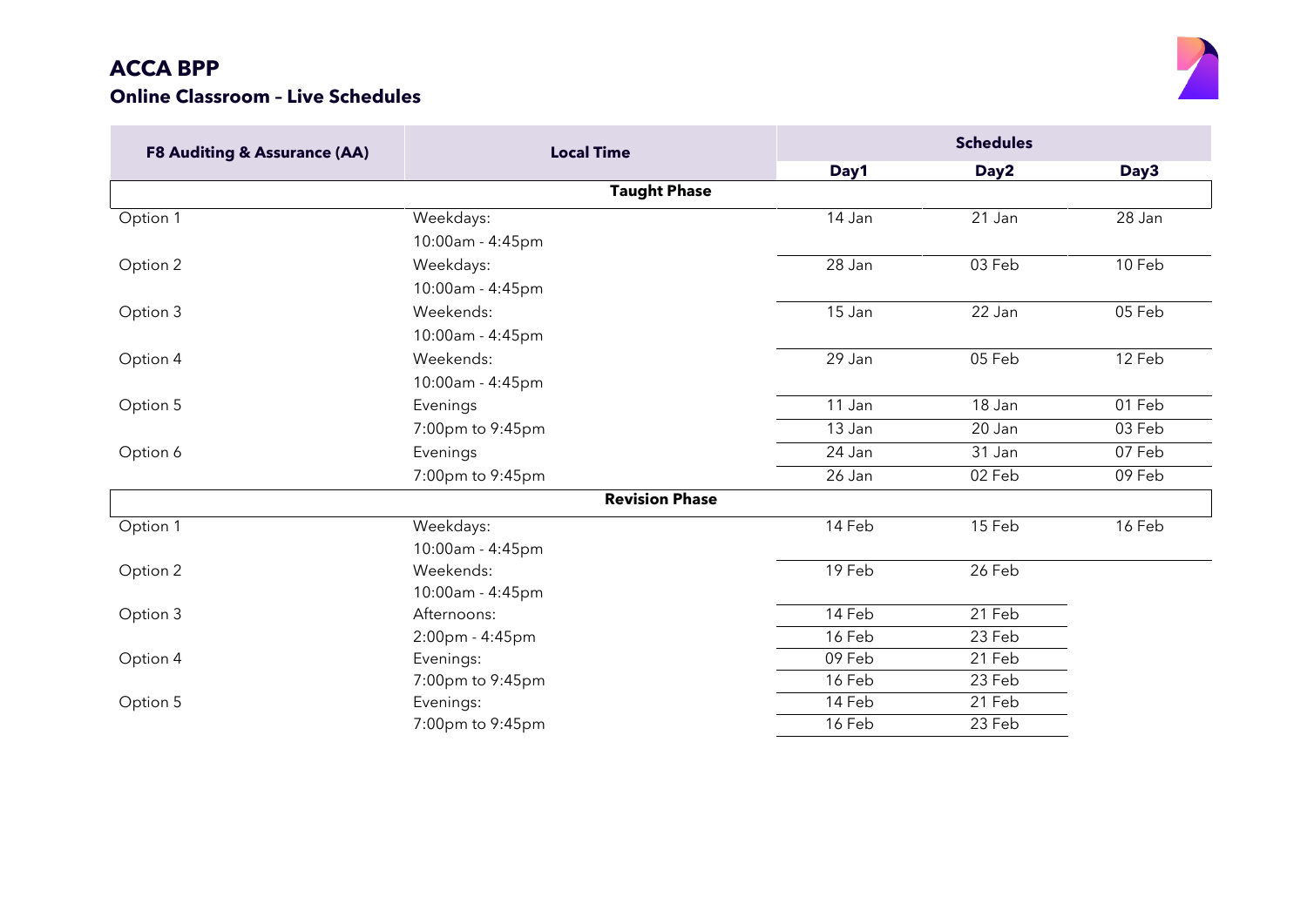### **Online Classroom – Live Schedules**



| <b>F9 Financial Management (FM)</b> | <b>Local Time</b>     |                       | <b>Schedules</b> |        |        |  |  |
|-------------------------------------|-----------------------|-----------------------|------------------|--------|--------|--|--|
|                                     |                       | Day1                  | Day <sub>2</sub> | Day3   | Day4   |  |  |
|                                     |                       | <b>Taught Phase</b>   |                  |        |        |  |  |
| Option 1                            | Weekdays:             | 13 Jan                | 20 Feb           | 27 Jan | 03 Feb |  |  |
|                                     | 10:00am - 4:45pm      |                       |                  |        |        |  |  |
| Option 2                            | Weekdays:             | 03 Feb                | 04 Feb           | 10 Feb | 11 Feb |  |  |
|                                     | 10:00am - 4:45pm      |                       |                  |        |        |  |  |
| Option 3                            | Weekends:             | 15 Jan                | 22 Jan           | 29 Jan | 05 Feb |  |  |
|                                     | 10:00am - 4:45pm      |                       |                  |        |        |  |  |
| Option 4                            | Weekends:             | 29 Jan                | 30 Jan           | 05 Feb | 12 Feb |  |  |
|                                     | 10:00am - 4:45pm      |                       |                  |        |        |  |  |
| Option 5                            | Evenings:             | 11 Jan                | 18 Jan           | 25 Jan | 01 Feb |  |  |
|                                     | 7:00pm to 9:45pm      | 13 Jan                | 20 Jan           | 27 Jan | 03 Feb |  |  |
| Option 6                            | Evenings & Saturdays* | 24 Jan                | 31 Jan           | 05 Feb | 07 Feb |  |  |
|                                     | 7:00pm to 9:45pm      | 26 Jan                | 02 Feb           | 05 Feb | 09 Feb |  |  |
|                                     |                       | <b>Revision Phase</b> |                  |        |        |  |  |
| Option 1                            | Weekdays:             | 23 Feb                | 24 Feb           | 25 Feb |        |  |  |
|                                     | 10:00am - 4:45pm      |                       |                  |        |        |  |  |
| Option 2                            | Weekends:             | 19 Feb                | 26 Feb           |        |        |  |  |
|                                     | 10:00am - 4:45pm      |                       |                  |        |        |  |  |
| Option 3                            | Afternoons:           | 15 Feb                | 22 Feb           |        |        |  |  |
|                                     | 2:00pm - 4:45pm       | 17 Feb                | 24 Feb           |        |        |  |  |
| Option 4                            | Evenings:             | 09 Feb                | 21 Feb           |        |        |  |  |
|                                     | 7:00pm to 9:45pm      | 16 Feb                | 23 Feb           |        |        |  |  |
| Option 5                            | Evenings:             | 14 Feb                | 21 Feb           |        |        |  |  |
|                                     | 7:00pm to 9:45pm      | 16 Feb                | 23 Feb           |        |        |  |  |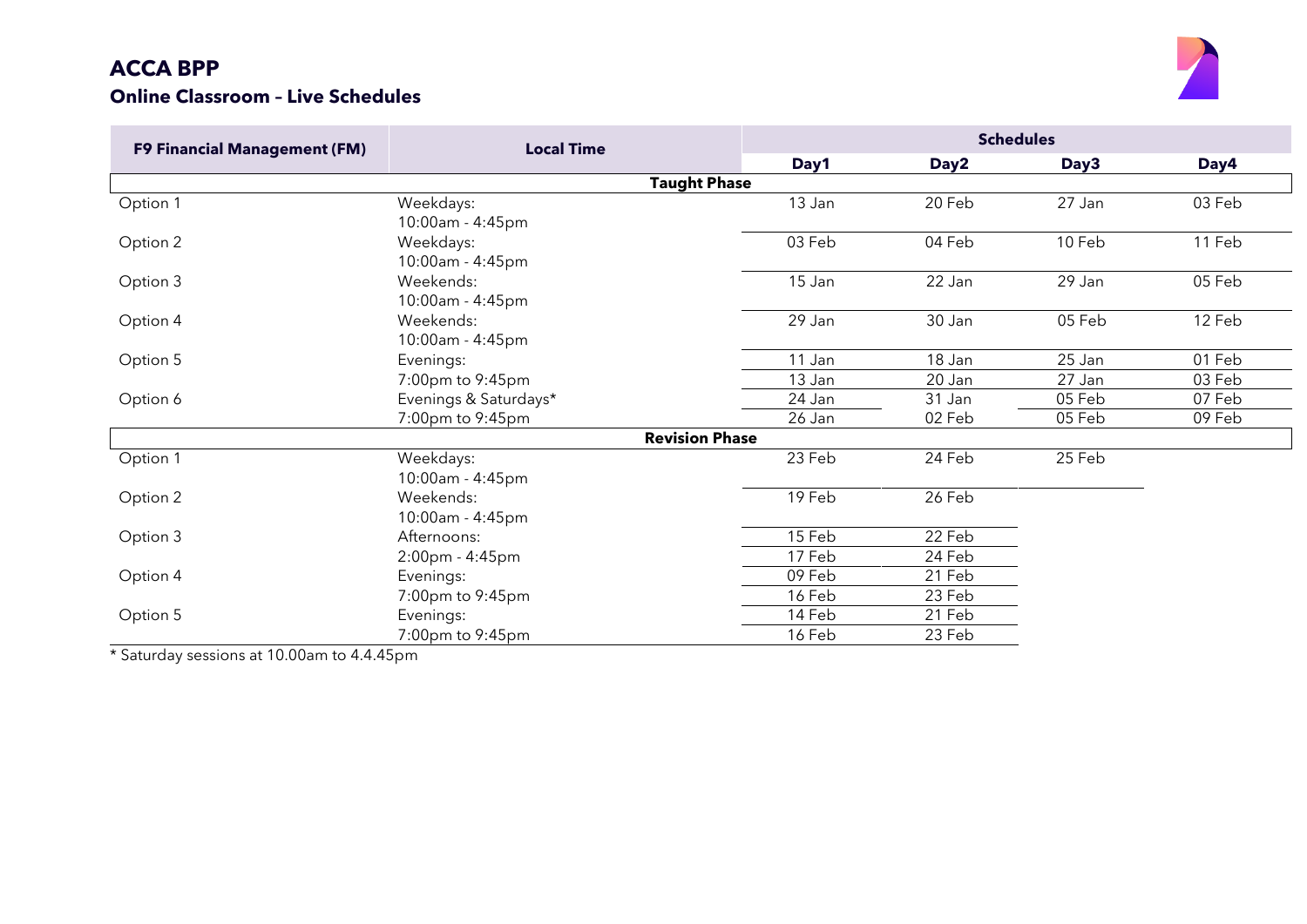#### **Online Classroom – Live Schedules**

#### **OCR Live – ACCA Professional Papers**

| <b>Strategic Business Leader</b> | <b>Local Time</b>     |                       | <b>Schedules</b> |        |        |                  |  |  |  |
|----------------------------------|-----------------------|-----------------------|------------------|--------|--------|------------------|--|--|--|
| (SBL)                            |                       | Day1                  | Day <sub>2</sub> | Day3   | Day4   | Day <sub>5</sub> |  |  |  |
|                                  |                       | <b>Taught Phase</b>   |                  |        |        |                  |  |  |  |
| Option 1                         | Weekdays:             | 11 Jan                | 12 Jan           | 19 Jan | 26 Jan | 02 Feb           |  |  |  |
|                                  | 10:00am - 4:45pm      |                       |                  |        |        |                  |  |  |  |
| Option 2                         | Weekdays:             | 31 Jan                | 01 Feb           | 07 Feb | 08 Feb | 09 Feb           |  |  |  |
|                                  | 10:00am - 4:45pm      |                       |                  |        |        |                  |  |  |  |
| Option 3                         | Weekends:             |                       |                  |        |        |                  |  |  |  |
|                                  | 10:00am - 4:45pm      | 08 Jan                | 15 Jan           | 22 Jan | 29 Jan | 05 Feb           |  |  |  |
| Option 4                         | Weekends:             |                       |                  |        |        |                  |  |  |  |
|                                  | 10:00am - 4:45pm      | 29 Jan                | 30 Jan           | 05 Feb | 06 Feb | 13 Feb           |  |  |  |
| Option 5                         | Evenings:             | 08 Jan                | 10 Jan           | 17 Jan | 24 Jan | 31 Jan           |  |  |  |
|                                  | 7:00pm to 9:45pm      | 8 Jan                 | 12 Jan           | 19 Jan | 26 Jan | 02 Feb           |  |  |  |
| Option 6                         | Evenings & Saturdays* | 22 Jan                | 25 Jan           | 30 Jan | 01 Feb | 08 Feb           |  |  |  |
|                                  | 7:00pm to 9:45pm      | 22 Jan                | 27 Jan           | 30 Jan | 03 Feb | 10 Feb           |  |  |  |
|                                  |                       | <b>Revision Phase</b> |                  |        |        |                  |  |  |  |
| Option 1                         | Weekdays:             | 15 Feb                | 16 Feb           | 17 Feb | 18 Feb |                  |  |  |  |
|                                  | 10:00am - 4:45pm      |                       |                  |        |        |                  |  |  |  |
| Option 2                         | Weekends:             |                       |                  |        |        |                  |  |  |  |
|                                  | 10:00am - 4:45pm      | 20 Feb                | 26 Feb           | 27 Feb |        |                  |  |  |  |
| Option 3                         | Afternoons:           | 07 Feb                | 14 Feb           | 21 Feb |        |                  |  |  |  |
|                                  | 2:00pm - 4:45pm       | 09 Feb                | 16 Feb           | 23 Feb |        |                  |  |  |  |
| Option 4                         | Evenings & Saturdays* | 10 Feb                | 22 Feb           | 26 Feb |        |                  |  |  |  |
|                                  | 7:00pm to 9:45pm      | 17 Feb                | 24 Feb           | 26 Feb |        |                  |  |  |  |
| Option 5                         | Evenings & Saturdays* | 15 Feb                | 22 Feb           | 26 Feb |        |                  |  |  |  |
|                                  | 7:00pm to 9:45pm      | 17 Feb                | 24 Feb           | 26 Feb |        |                  |  |  |  |

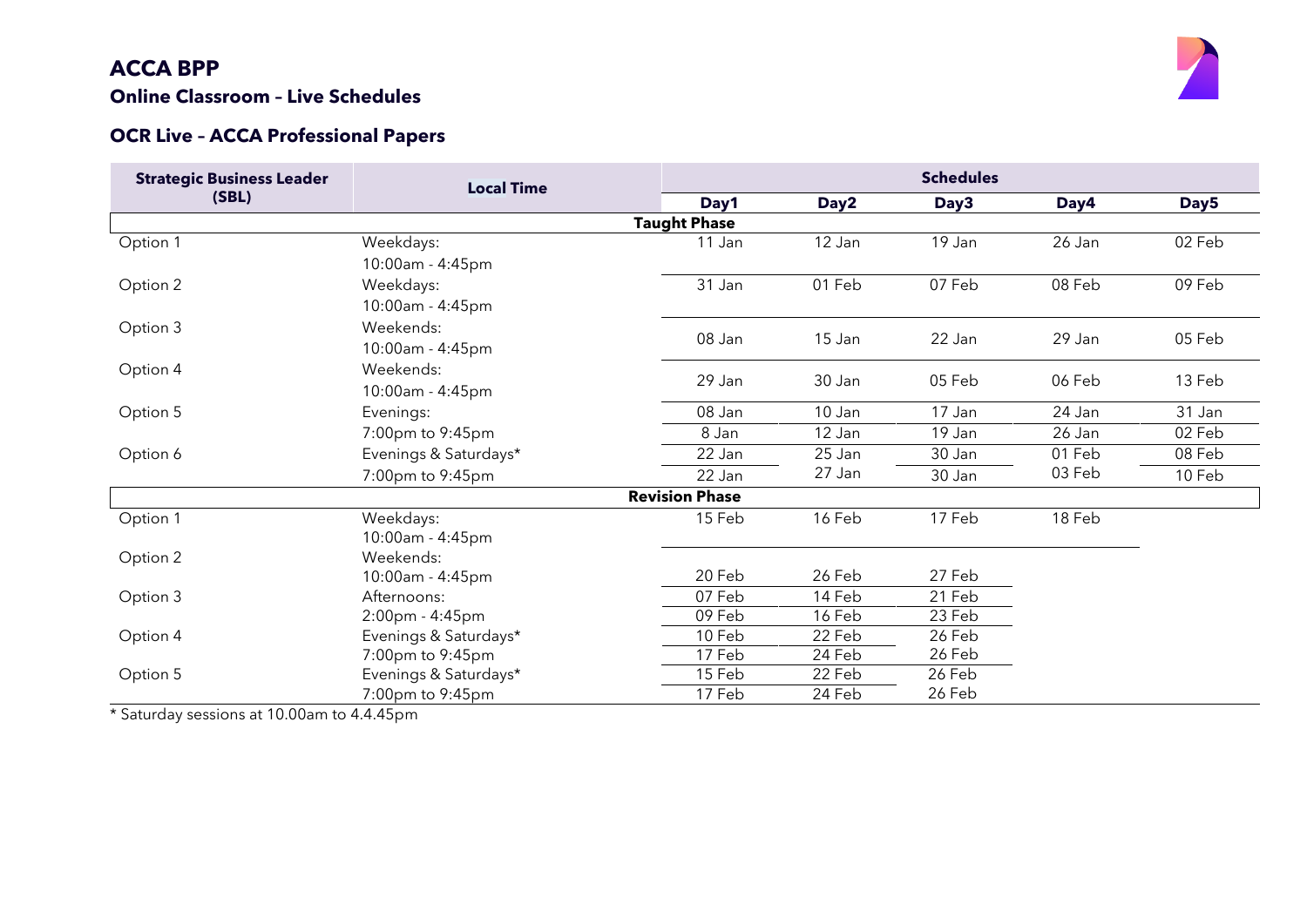

| <b>Strategic Business</b> | <b>Local Time</b>     |                     |                  |                     |        |                  |
|---------------------------|-----------------------|---------------------|------------------|---------------------|--------|------------------|
| <b>Reporting (SBR)</b>    |                       | Day1                | Day <sub>2</sub> | Day3                | Day4   | Day <sub>5</sub> |
|                           |                       | <b>Taught Phase</b> |                  |                     |        |                  |
| Option 1                  | Weekdays:             | 11 Jan              | 12 Jan           | $\overline{1}9$ Jan | 26 Jan | 02 Feb           |
|                           | 10:00am - 4:45pm      |                     |                  |                     |        |                  |
| Option 2                  | Weekdays:             | 31 Jan              | 01 Feb           | 07 Feb              | 08 Feb | 09 Feb           |
|                           | 10:00am - 4:45pm      |                     |                  |                     |        |                  |
| Option 3                  | Weekends:             | 08 Jan              | 15 Jan           | 22 Jan              | 29 Jan | 05 Feb           |
|                           | 10:00am - 4:45pm      |                     |                  |                     |        |                  |
| Option 4                  | Weekends:             | 29 Jan              | 30 Jan           | 05 Feb              | 06 Feb | 13 Feb           |
|                           | 10:00am - 4:45pm      |                     |                  |                     |        |                  |
| Option 5                  | Evenings:             | 08 Jan              | 10 Jan           | 17 Jan              | 24 Jan | 31 Jan           |
|                           | 7:00pm to 9:45pm      |                     | 12 Jan           | 19 Jan              | 26 Jan | 02 Feb           |
| Option 6                  | Evenings & Saturdays* | 22 Jan              | 25 Jan           | 30 Jan              | 01 Feb | 08 Feb           |
|                           | 7:00pm to 9:45pm      |                     | 27 Jan           | 30 Jan              | 03 Feb | 10 Feb           |
|                           | <b>Revision Phase</b> |                     |                  |                     |        |                  |
| Option 1                  | Weekdays:             | 14 Feb              | 15 Feb           | 16 Feb              | 17 Feb |                  |
|                           | 10:00am - 4:45pm      |                     |                  |                     |        |                  |
| Option 2                  | Weekends:             | 19 Feb              | 20 Feb           | 26 Feb              |        |                  |
|                           | 10:00am - 4:45pm      |                     |                  |                     |        |                  |
| Option 3                  | Afternoons:           | 07 Feb              | 14 Feb           | 21 Feb              |        |                  |
|                           | 2:00pm - 4:45pm       | 09 Feb              | 16 Feb           | 23 Feb              |        |                  |
| Option 4                  | Evenings & Saturdays* | 10 Feb              |                  | 22 Feb              |        |                  |
|                           | 7:00pm to 9:45pm      | 17 Feb              | 19 Feb           | 24 Feb              |        |                  |
| Option 5                  | Evenings & Saturdays* | 15 Feb              |                  | 22 Feb              |        |                  |
|                           | 7:00pm to 9:45pm      | 17 Feb              | 19 Feb           | 24 Feb              |        |                  |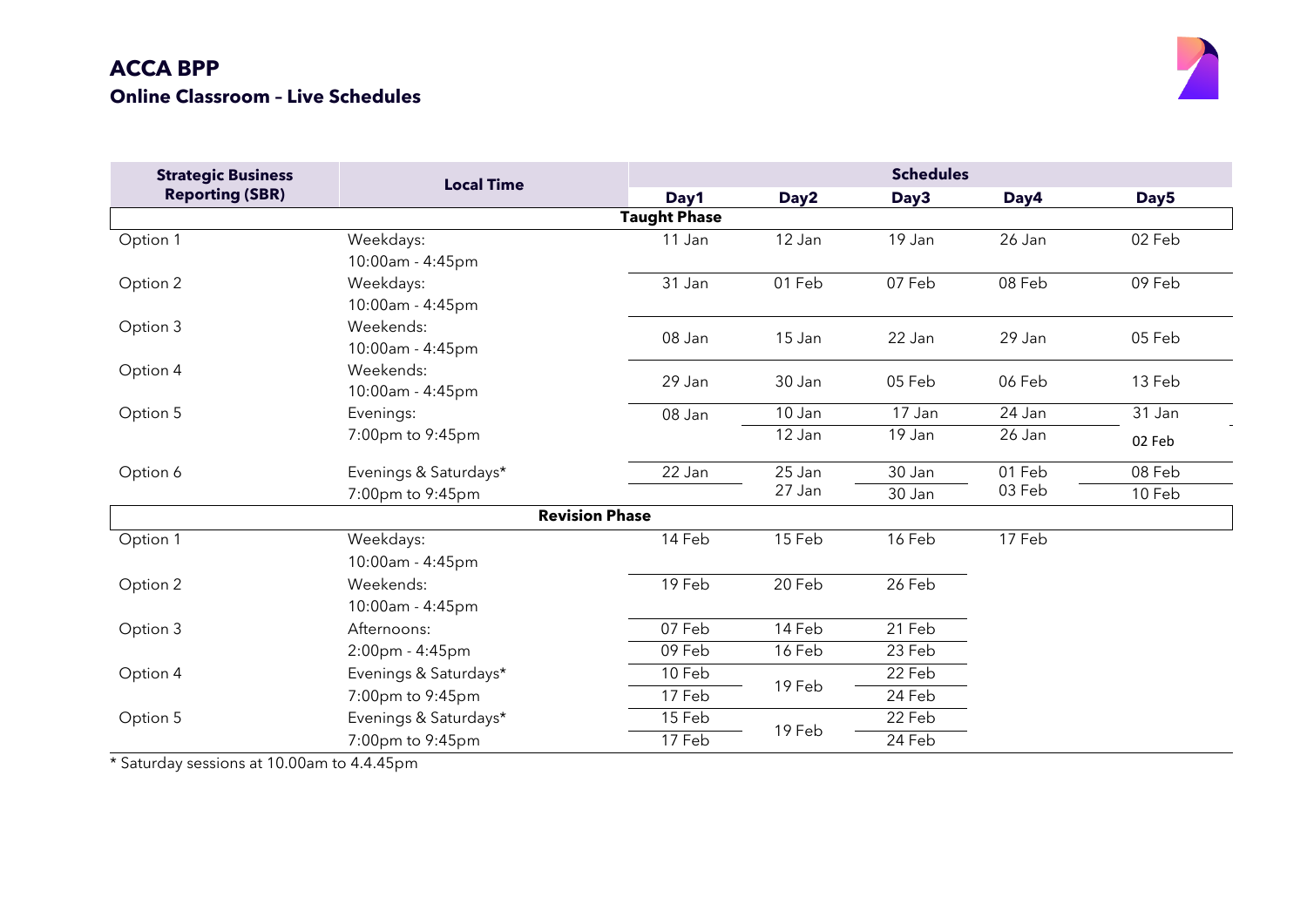

| <b>Advanced Financial</b> | <b>Local Time</b>     |        | <b>Schedules</b> |        |        |  |  |
|---------------------------|-----------------------|--------|------------------|--------|--------|--|--|
| <b>Management (AFM)</b>   |                       | Day1   | Day <sub>2</sub> | Day3   | Day4   |  |  |
|                           | <b>Taught Phase</b>   |        |                  |        |        |  |  |
| Option 1                  | Weekdays:             | 12 Jan | 19 Jan           | 26 Jan | 02 Feb |  |  |
|                           | 10:00am - 4:45pm      |        |                  |        |        |  |  |
| Option 2                  | Weekdays:             |        |                  |        |        |  |  |
|                           | 10:00am - 4:45pm      | 31 Jan | 01 Feb           | 07 Feb | 08 Feb |  |  |
| Option 3                  | Weekends:             |        |                  |        |        |  |  |
|                           | 10:00am - 4:45pm      | 15 Jan | 22 Jan           | 29 Jan | 05 Feb |  |  |
| Option 4                  | Weekends:             |        |                  |        |        |  |  |
|                           | 10:00am - 4:45pm      | 29 Jan | 30 Jan           | 05 Feb | 12 Feb |  |  |
| Option 5                  | Evenings:             | 10 Jan | 17 Jan           | 24 Jan | 31 Jan |  |  |
|                           | 7:00pm to 9:45pm      | 12 Jan | 19 Jan           | 26 Jan | 02 Feb |  |  |
| Option 6                  | Evenings & Saturdays* | 25 Jan | 01 Feb           | 05 Feb | 08 Feb |  |  |
|                           | 7:00pm to 9:45pm      | 27 Jan | 03 Feb           | 05 Feb | 10 Feb |  |  |
|                           | <b>Revision Phase</b> |        |                  |        |        |  |  |
| Option 1                  | Weekdays:             | 14 Feb | 15 Feb           | 16 Feb | 17 Feb |  |  |
|                           | 10:00am - 4:45pm      |        |                  |        |        |  |  |
| Option 2                  | Weekends:             | 19 Feb | 20 Feb           | 26 Feb |        |  |  |
|                           | 10:00am - 4:45pm      |        |                  |        |        |  |  |
| Option 3                  | Afternoons:           | 07 Feb | 14 Feb           | 21 Feb |        |  |  |
|                           | 2:00pm - 4:45pm       | 09 Feb | 16 Feb           | 23 Feb |        |  |  |
| Option 4                  | Evenings & Saturdays* | 10 Feb | 19 Feb           | 22 Feb |        |  |  |
|                           | 7:00pm to 9:45pm      | 17 Feb |                  | 24 Feb |        |  |  |
| Option 5                  | Evenings & Saturdays* | 15 Feb | 19 Feb           | 22 Feb |        |  |  |
|                           | 7:00pm to 9:45pm      | 17 Feb |                  | 24 Feb |        |  |  |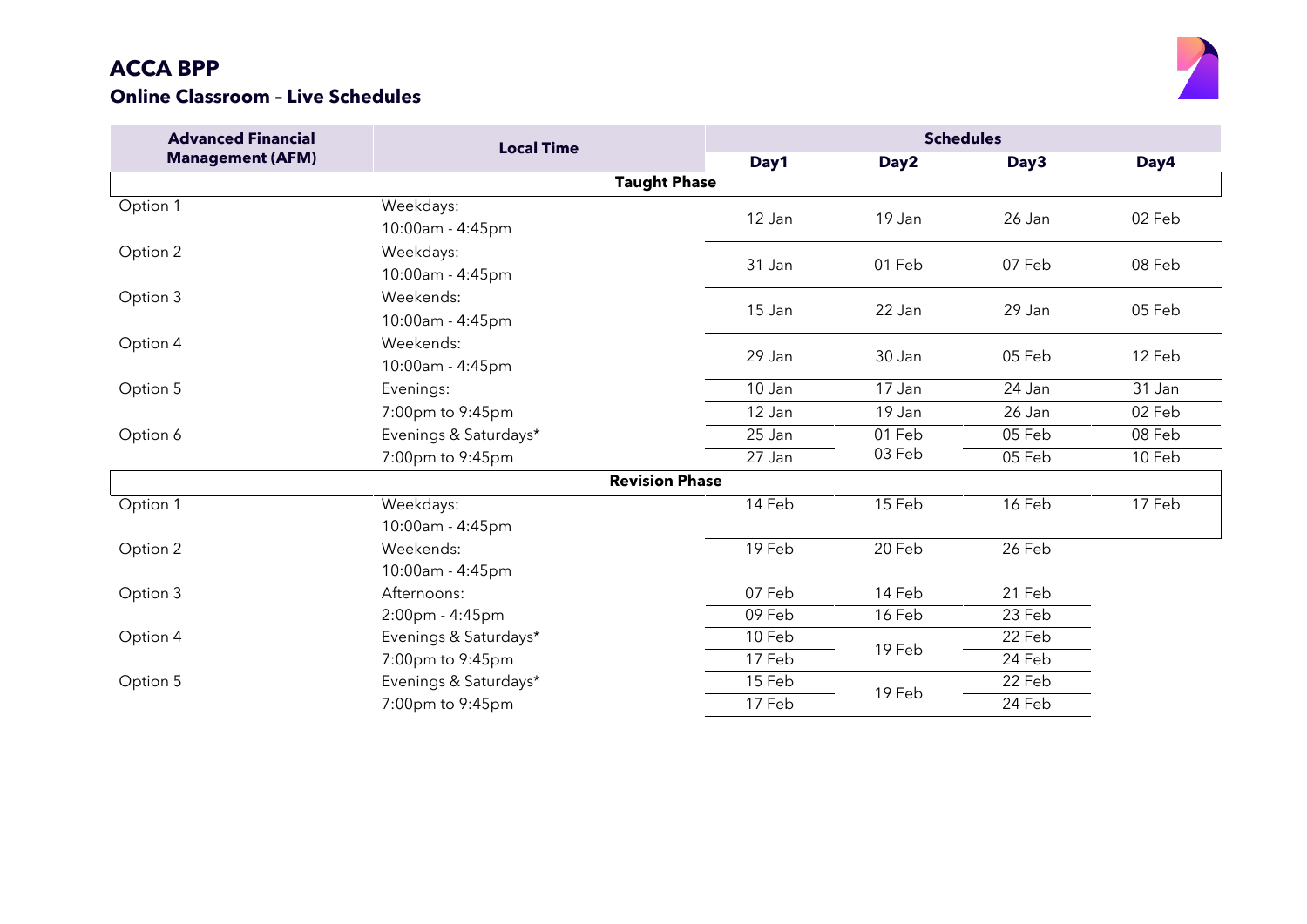

| <b>Advanced Performance</b> | <b>Local Time</b>     | <b>Schedules</b> |                  |        |  |
|-----------------------------|-----------------------|------------------|------------------|--------|--|
| <b>Management (APM)</b>     |                       | Day1             | Day <sub>2</sub> | Day3   |  |
|                             | <b>Taught Phase</b>   |                  |                  |        |  |
| Option 1                    | Weekdays:             | 13 Jan           | 20 Jan           | 27 Jan |  |
|                             | 10:00am - 4:45pm      |                  |                  |        |  |
| Option 2                    | Weekdays:             | 28 Jan           | 04 Feb           | 11 Feb |  |
|                             | 10:00am - 4:45pm      |                  |                  |        |  |
| Option 3                    | Weekends:             |                  |                  |        |  |
|                             | 10:00am - 4:45pm      | 15 Jan           | 22 Jan           | 05 Feb |  |
| Option 4                    | Weekends:             |                  |                  |        |  |
|                             | 10:00am - 4:45pm      | 29 Jan           | 05 Feb           | 12 Feb |  |
| Option 5                    | Evenings:             | 11 Jan           | 18 Jan           | 01 Feb |  |
|                             | 7:00pm to 9:45pm      | 13 Jan           | 20 Jan           | 03 Feb |  |
| Option 6                    | Evenings:             | 24 Jan           | 31 Jan           | 07 Feb |  |
|                             | 7:00pm to 9:45pm      | 26 Jan           | 02 Feb           | 09 Feb |  |
|                             | <b>Revision Phase</b> |                  |                  |        |  |
| Option 1                    | Weekdays:             | 23 Feb           | 24 Feb           | 25 Feb |  |
|                             | 10:00am - 4:45pm      |                  |                  |        |  |
| Option 2                    | Weekends:             | 20 Feb           | 27 Feb           |        |  |
|                             | 10:00am - 4:45pm      |                  |                  |        |  |
| Option 3                    | Afternoons:           | 15 Feb           | 22 Feb           |        |  |
|                             | 2:00pm - 4:45pm       | 17 Feb           | 24 Feb           |        |  |
| Option 4                    | Evenings              | 09 Feb           | 21 Feb           |        |  |
|                             | 7:00pm to 9:45pm      | 16 Feb           | 23 Feb           |        |  |
| Option 5                    | Evenings              | 14 Feb           | 21 Feb           |        |  |
|                             | 7:00pm to 9:45pm      | 16 Feb           | 23 Feb           |        |  |